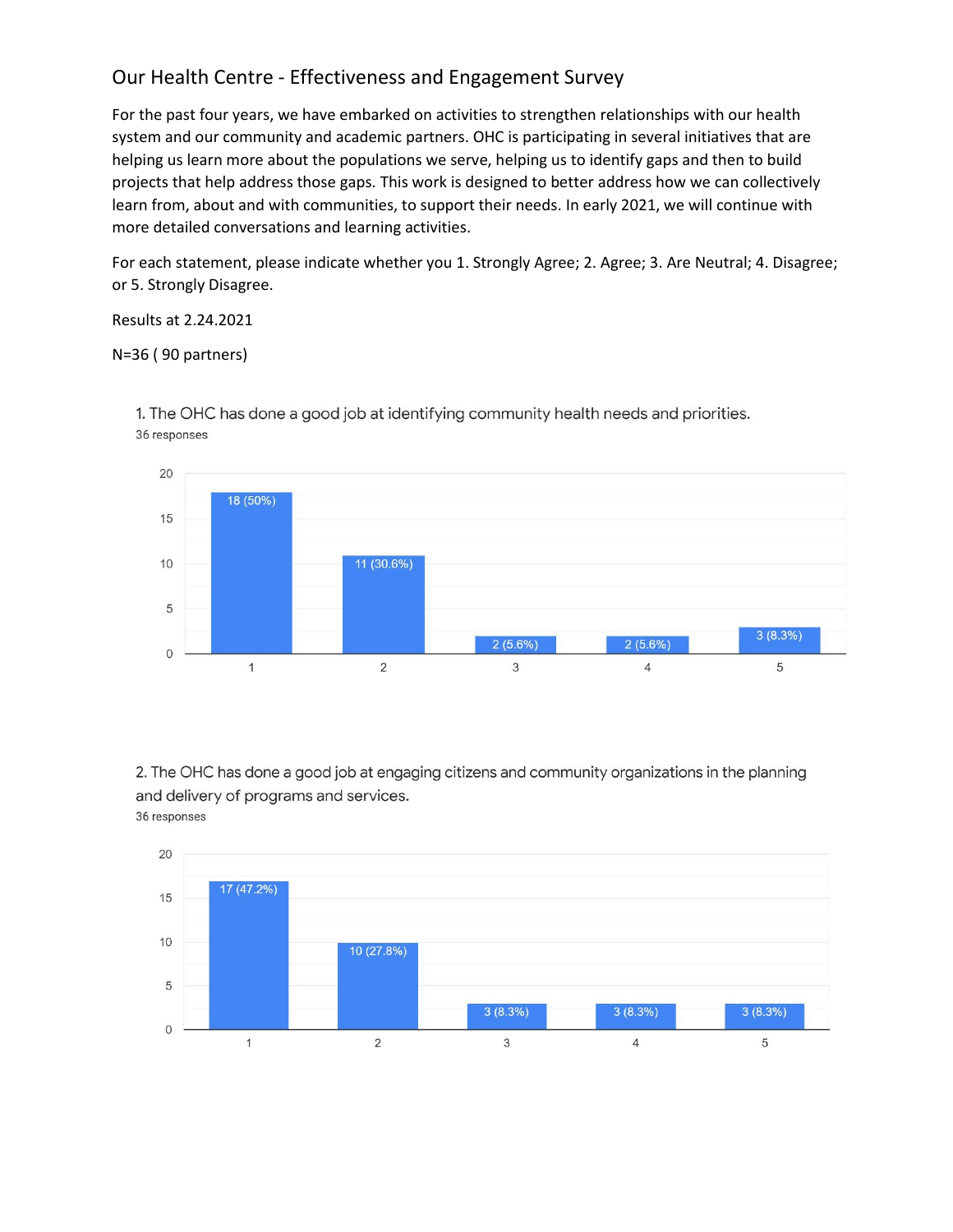3. The programs and services developed by the OHC have been equitably made available to communities across the Municipality.

responses



4. The OHC has been effective at responding to crit ical and emerging needs in our communities. responses

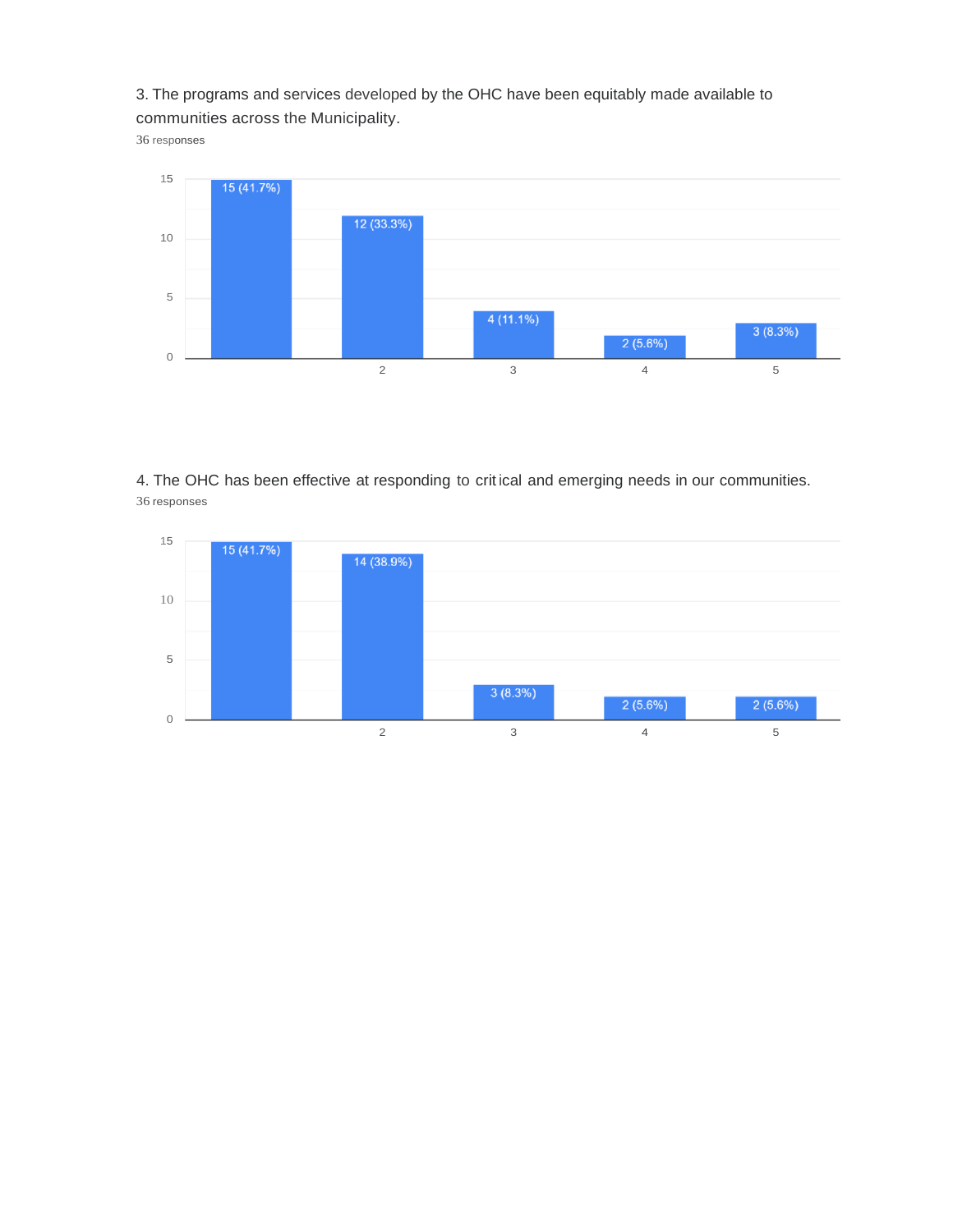5. The OHC is an important and effective partner that helps other local organizations achieve their community health goals.

responses



6. The breadth of programs and services offered by the OHC take into account ALL of the social variables (shown below) that determine population health outcomes. responses

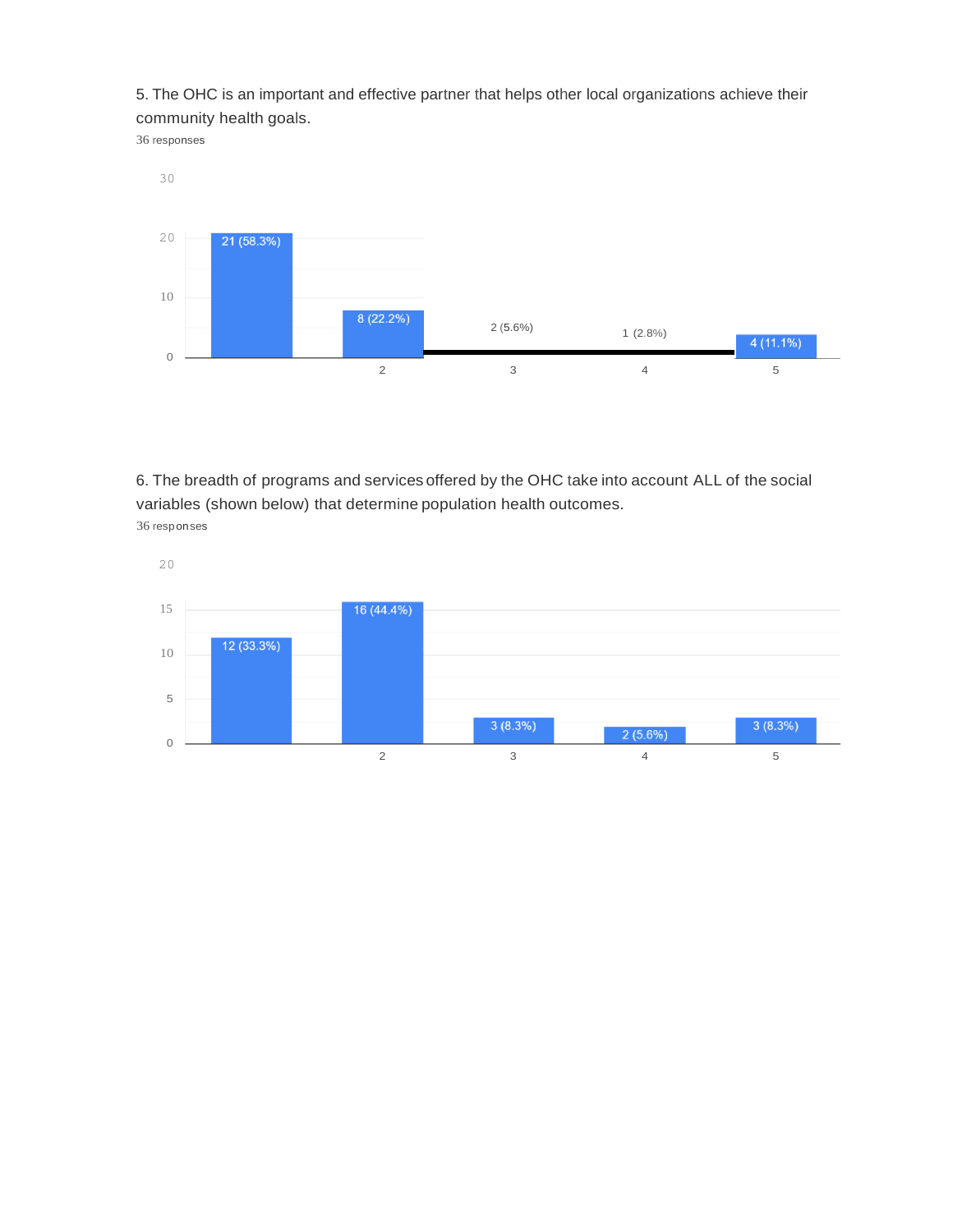## 7. If you feel some of the determinants of health illustrated above have NOT been sufficiently attended to, please offer them below.

Early Childhood Development; Social exclusion; Social Safety net; Aboriginal status

OHC has nothing to do with my biology (ever) , air quality or civic infrastructure (nor should it at this point) I think we are doing our best to meet Health Care needs but, we should not be satisfied. The 50% relating to my life would be individual situations over which OHC would have little capacity to generally make a difference.

Not enough hours in the day or money in any budget to attend to everything - always more to aspire to. And, I'm not intimately familiar with all the programming or interior working conditions so can't speak to everything on the list.

Happy

We need to be able to get blood taken at the OHC again. That's a big loss.

Follow-up re wait times for surgeries, tests, etc.

Very difficult to attend to all the determinants of health- most especially those for which OHC has no jurisdiction. However, it is my experience that ALL that OHC undertakes is always with as many determinants of health in mind as is possible..

eldercare, effects of isolation, nutrition, coping with chronic illness with spouse or themselves.

Health care system wait times, housing/homelessness/aboriginal status would be the ones I would choose.

Covid certainly has had an effect on all programs- OHC has done a wonderful job but we all have a lot of work left to do to cover more- we are headed in the right direction

OHC is doing a great job.

I think OHC is doing a terrific job at making healthcare available as well as supporting collaborations with colleagues.

8. Feel free to share any thoughts you have on the OHC's provision of programs, and our interactions with community members and organizations - what to maintain, where to focus, and how to improve.

Find a way to get more community feedback; continue outreach to all community organizations; mental health supports; parenting sessions ; pre- natal classes; boys & girls programs in healthy sexuality and setting boundaries in collaboration with community organizations; nutrition support sessions ; outreach to combat isolation & loveliness

The more reasons ,whether it be programs or direct health care , that we can provide to citizens to come to the facility, the more webecome woven into and evolve as an integral part of our communities. I see the clinic as a vital part of making our case to the communities.

I'm always pleasantly surprised when in need of an extended health service, or to recommend a service to a friend, and OHC is already providing it! And OHC is already of sponsor of or in partnership with most organizations that provide important service in the community. In reviewing the Canada's social determinants of health graph, I realize a gap in my own knowledge of OHC's mandate is wrt to affordable housing, which is an enormous challenge in the municipality. Maybe OHC is already involved but if not, perhaps it could play a greater role in the future. Really just looking for something to comment on because giving an organization 100% isn't very motivating!! And regarding Question 3, I don't know the answer, so my response reflects that rather than a mediocre performance.

I filled out the first responses with 5's because I am so used to having the affirmative on the right and be the highest number. I caught it in time but wonder if others will do the same?

Please, please, please get back the blood clinic!!

Just the Blood Clinic (I realize this is COVID related but it has a bit impact on the community)

The major obstacle in preventing OHC from delivering on its plan is lack of funding

Seniors programs, ie Textiles & Tea, Friday am crafts are wonderful to bring folk together in difficult Covid times. Would like to see exercise programs returning. Thanks!

...missing the Caregivers NS monthly meetings in person.

It is my experience that OHC is continually assessing its programs and services and making adjustments to it's offerings based on needs, available resources and within its mandate.

Keep doing the great work you are doing.-OHC is a shining light in our province